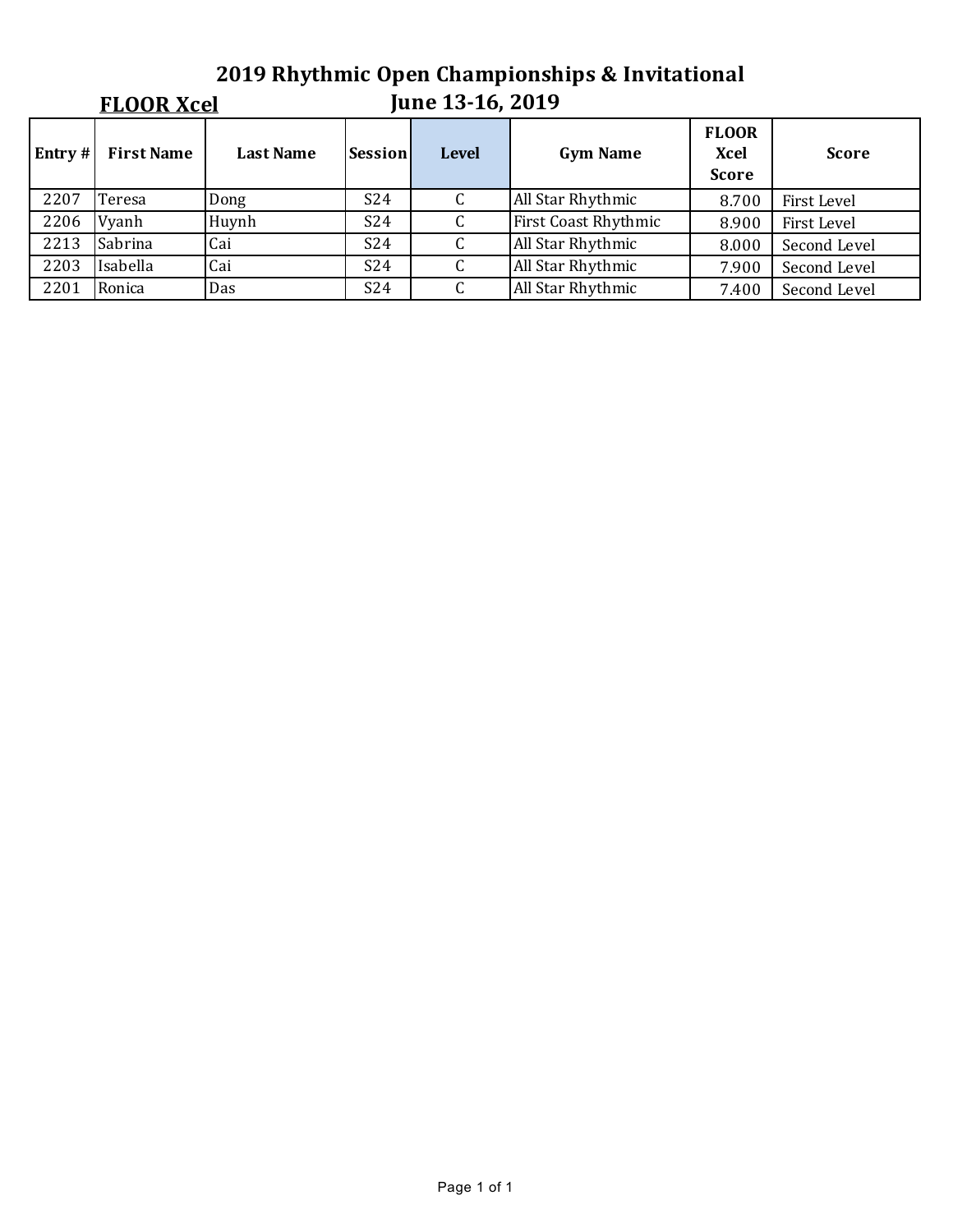|         | <b>ROPE Xcel</b>  |                  |                 |              | June 13-16, 2019     |       |                          |     |                                            |              |
|---------|-------------------|------------------|-----------------|--------------|----------------------|-------|--------------------------|-----|--------------------------------------------|--------------|
| Entry # | <b>First Name</b> | <b>Last Name</b> | <b>Session</b>  | <b>Level</b> | <b>Gym Name</b>      | D     | (Difficulty) (Execution) | (N) | <b>ROPE</b><br><b>Xcel</b><br><b>Score</b> | <b>Score</b> |
| 2205    | Kahleia           | May              | S <sub>24</sub> | ι.           | Chattooga            | 5.200 | 3.500                    |     | 8.700                                      | First Level  |
| 2210    | Kavlee            | Heath            | S <sub>24</sub> | ◡            | Carolina Gymnastics  | 5.000 | 3.300                    |     | 8.300                                      | Second Level |
| 2206    | Vyanh             | Huvnh            | S <sub>24</sub> | ◡            | First Coast Rhythmic | 5.000 | 3.200                    |     | 8.200                                      | Second Level |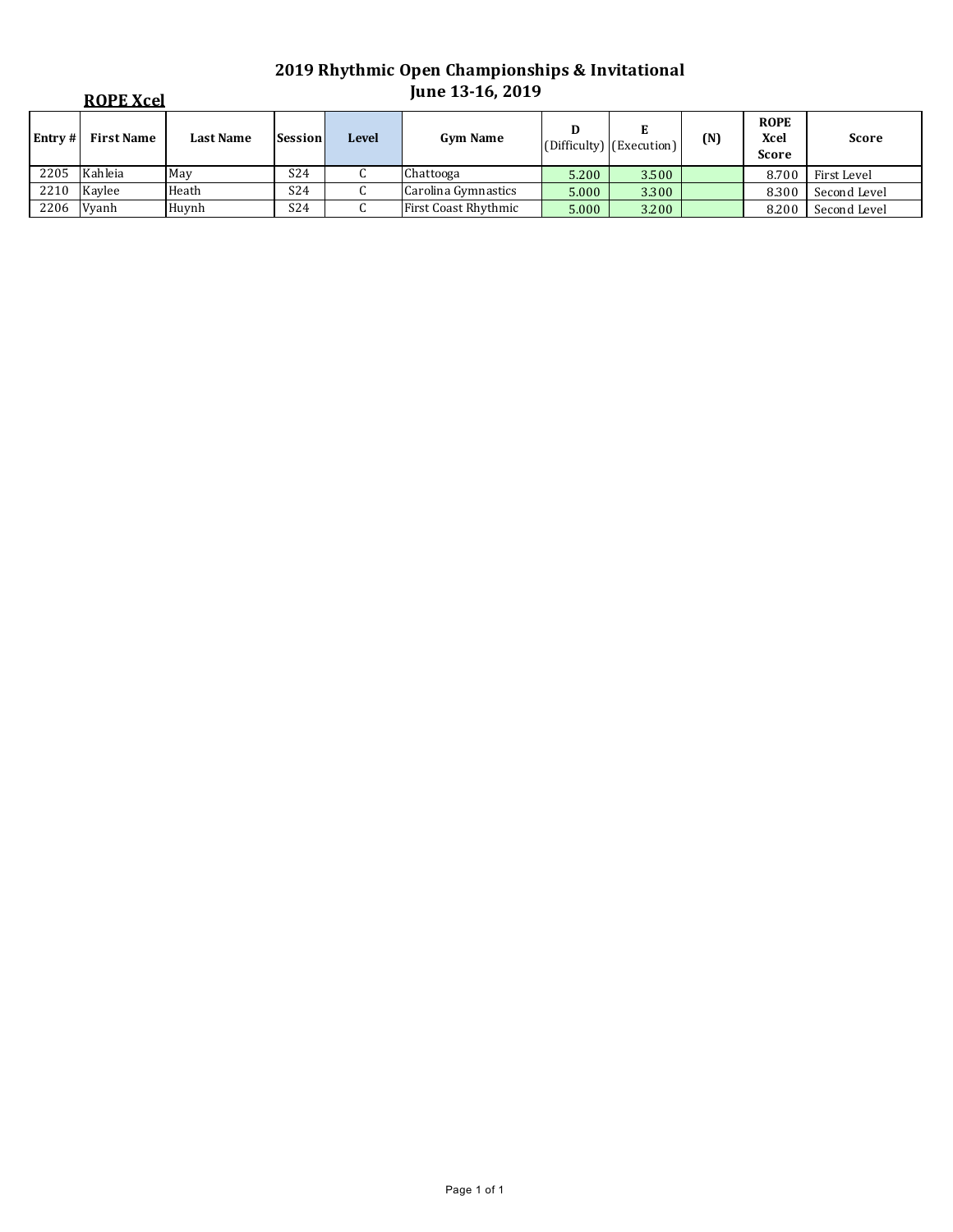|         | <b>HOOP Xcel</b>  |                  |                 |              | June 13-16, 2019     |       |                               |     |                                     |              |
|---------|-------------------|------------------|-----------------|--------------|----------------------|-------|-------------------------------|-----|-------------------------------------|--------------|
| Entry # | <b>First Name</b> | <b>Last Name</b> | Session         | <b>Level</b> | <b>Gym Name</b>      | D     | Е<br>(Difficulty) (Execution) | (N) | <b>HOOP</b><br>Xcel<br><b>Score</b> | <b>Score</b> |
| 2212    | Cameran           | White            | S <sub>24</sub> | U            | Integrity            |       |                               |     |                                     |              |
| 2214    | Giulia            | Borgna           | S <sub>24</sub> | U            | Oakland Rhythmics    | 5.300 | 3.600                         |     | 8.900                               | First Level  |
| 2209    | Arden             | Hanks            | S <sub>24</sub> | U            | Tampa Bay Rhythmics  | 5.500 | 3.600                         |     | 9.100                               | First Level  |
| 2204    | Rhys              | O'Connor         | S <sub>24</sub> | U            | Integrity            | 5.100 | 3.400                         |     | 8.500                               | First Level  |
| 2202    | Nicole            | Zet              | S <sub>24</sub> | U            | Tampa Bay Rhythmics  | 5.100 | 3.400                         |     | 8.500                               | First Level  |
| 2206    | Vyanh             | Huynh            | S <sub>24</sub> | C            | First Coast Rhythmic | 5.100 | 3.300                         |     | 8.400                               | Second Level |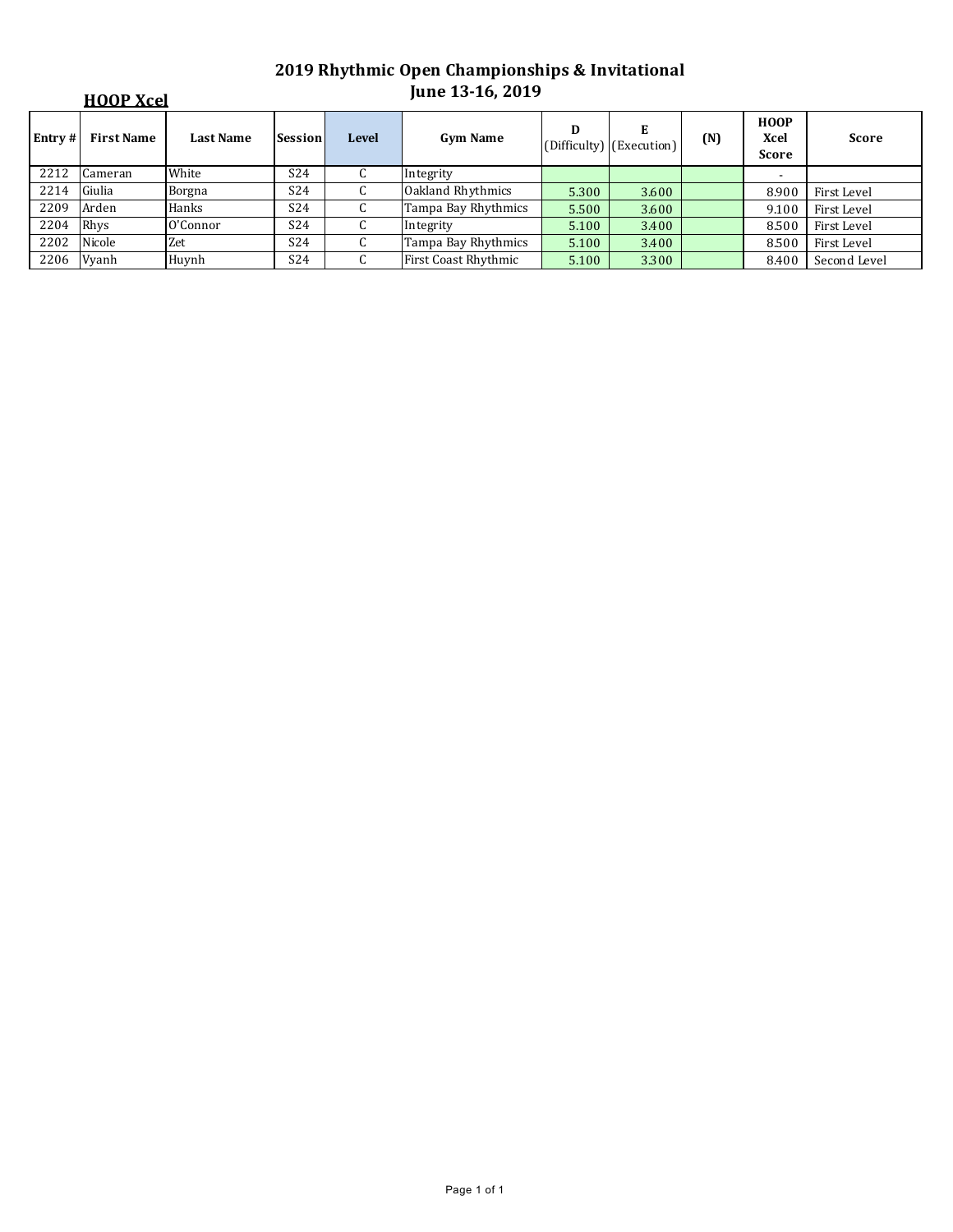|        | <b>BALL Xcel</b>  |                  |                 |              | June 13-16, 2019    |       |                               |     |                              |              |
|--------|-------------------|------------------|-----------------|--------------|---------------------|-------|-------------------------------|-----|------------------------------|--------------|
| Entry# | <b>First Name</b> | <b>Last Name</b> | Session         | <b>Level</b> | <b>Gym Name</b>     | D     | Е<br>(Difficulty) (Execution) | (N) | <b>BALL</b><br>Xcel<br>Score | <b>Score</b> |
| 2212   | Cameran           | White            | S <sub>24</sub> | C.           | Integrity           |       |                               |     | $\overline{\phantom{a}}$     |              |
| 2207   | Teresa            | Dong             | S <sub>24</sub> | C            | All Star Rhythmic   | 5.500 | 3.200                         |     | 8.700                        | First Level  |
| 2209   | Arden             | Hanks            | S24             | C            | Tampa Bay Rhythmics | 5.800 | 3.600                         |     | 9.400                        | First Level  |
| 2204   | Rhys              | O'Connor         | S <sub>24</sub> | $\mathsf{C}$ | Integrity           | 5.400 | 3.200                         |     | 8.600                        | First Level  |
| 2202   | Nicole            | Zet              | S24             | C            | Tampa Bay Rhythmics | 5.200 | 3.400                         |     | 8.600                        | First Level  |
| 2213   | Sabrina           | Cai              | S24             | C.           | All Star Rhythmic   | 4.900 | 3.200                         |     | 8.100                        | Second Level |
| 2203   | Isabella          | Cai              | S <sub>24</sub> | C.           | All Star Rhythmic   | 4.500 | 3.200                         |     | 7.700                        | Second Level |
| 2201   | Ronica            | Das              | S <sub>24</sub> | $\mathsf{C}$ | All Star Rhythmic   | 4.700 | 3.200                         |     | 7.900                        | Second Level |
| 2210   | Kaylee            | Heath            | S <sub>24</sub> | C.           | Carolina Gymnastics | 5.200 | 3.200                         |     | 8.400                        | Second Level |
| 2205   | Kahleia           | May              | S24             | C            | Chattooga           | 5.000 | 3.200                         |     | 8.200                        | Second Level |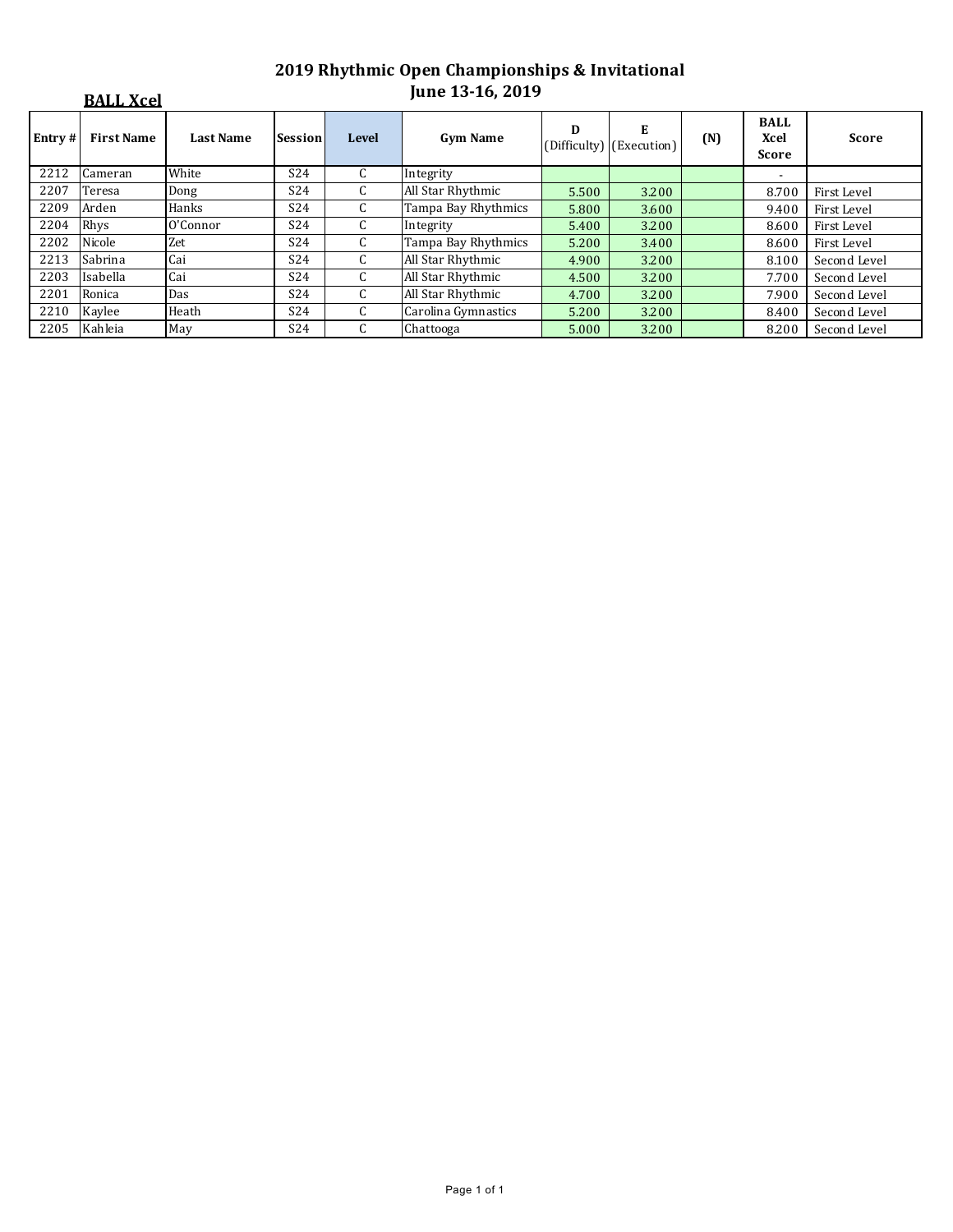|         | <b>CLUBS Xcel</b> |                  |                 |              | <b>June 13-16, 2019</b> |       |                               |     |                                      |              |
|---------|-------------------|------------------|-----------------|--------------|-------------------------|-------|-------------------------------|-----|--------------------------------------|--------------|
| Entry # | <b>First Name</b> | <b>Last Name</b> | Session         | <b>Level</b> | <b>Gym Name</b>         | D     | E<br>(Difficulty) (Execution) | (N) | <b>CLUBS</b><br>Xcel<br><b>Score</b> | <b>Score</b> |
| 2212    | Cameran           | White            | S <sub>24</sub> | u            | Integrity               |       |                               |     |                                      |              |
| 2202    | Nicole            | Zet              | S24             |              | Tampa Bay Rhythmics     | 4.500 | 2.800                         |     | 7.300                                | Second Level |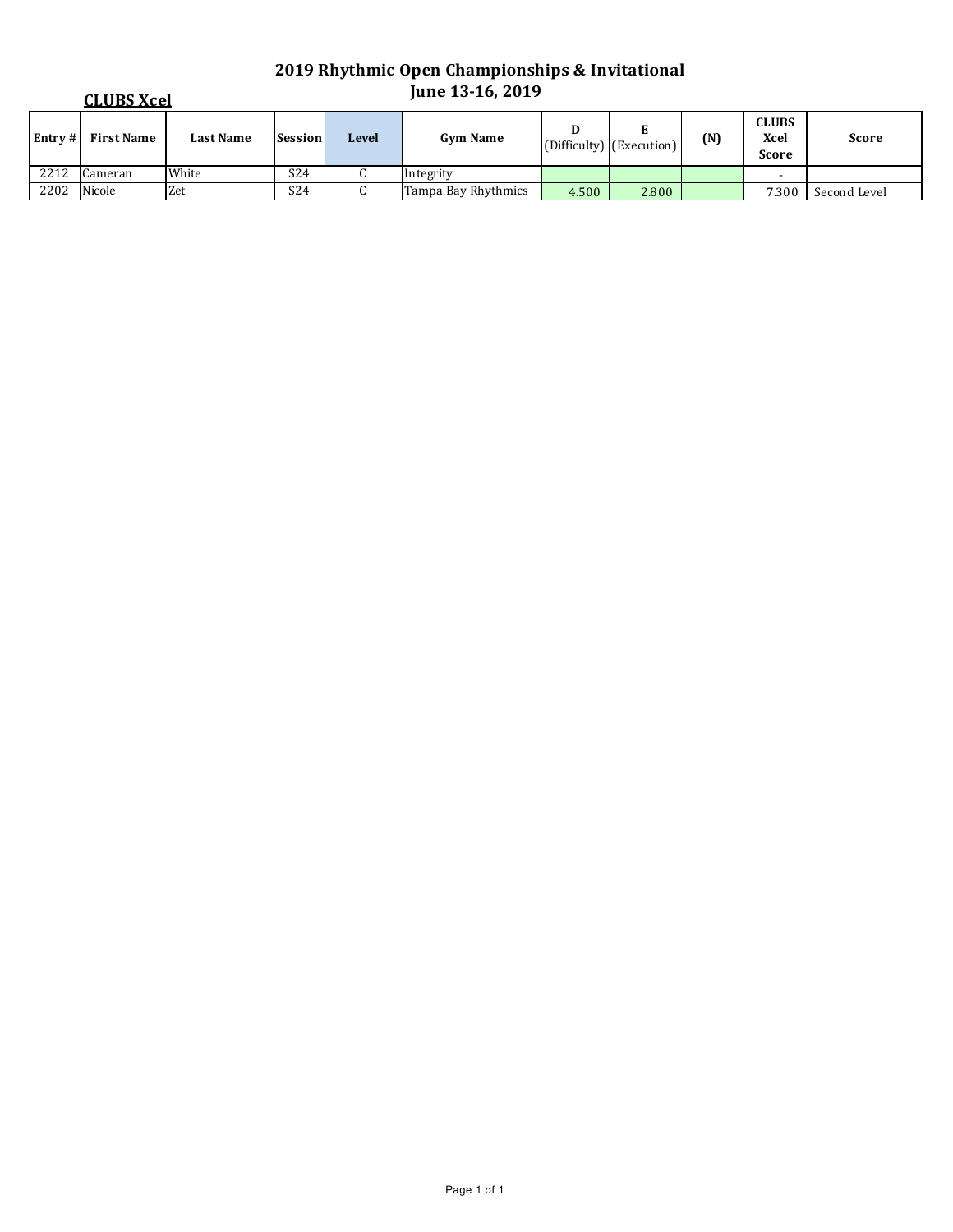|        | <b>RIBBON Xcel</b> |                  |                 |                  | <b>June 13-16, 2019</b> |       |                               |     |                                              |              |  |
|--------|--------------------|------------------|-----------------|------------------|-------------------------|-------|-------------------------------|-----|----------------------------------------------|--------------|--|
| Entry# | <b>First Name</b>  | <b>Last Name</b> | Session         | <b>Level</b>     | <b>Gym Name</b>         | D     | E<br>(Difficulty) (Execution) | (N) | <b>RIBBON</b><br><b>Xcel</b><br><b>Score</b> | <b>Score</b> |  |
| 2214   | Giulia             | Borgna           | S <sub>24</sub> | C                | Oakland Rhythmics       | 5.700 | 3.500                         |     | 9.200                                        | First Level  |  |
| 2207   | Teresa             | Dong             | S <sub>24</sub> | C                | All Star Rhythmic       | 5.400 | 3.200                         |     | 8.600                                        | First Level  |  |
| 2210   | Kaylee             | Heath            | S <sub>24</sub> | C                | Carolina Gymnastics     | 5.100 | 3.400                         |     | 8.500                                        | First Level  |  |
| 2205   | Kahleia            | May              | S <sub>24</sub> | C                | Chattooga               | 5.300 | 3.300                         |     | 8.600                                        | First Level  |  |
| 2204   | Rhys               | O'Connor         | S <sub>24</sub> | U.               | Integrity               | 5.200 | 3.600                         |     | 8.800                                        | First Level  |  |
| 2213   | Sabrina            | Cai              | S <sub>24</sub> | ι.               | All Star Rhythmic       | 4.700 | 3.100                         |     | 7.800                                        | Second Level |  |
| 2203   | Isabella           | Cai              | S <sub>24</sub> | $\sqrt{ }$<br>Ċ. | All Star Rhythmic       | 4.800 | 3.200                         |     | 8.000                                        | Second Level |  |
| 2201   | Ronica             | Das              | S <sub>24</sub> | Ċ.               | All Star Rhythmic       | 4.100 | 2.700                         |     | 6.800                                        | Third Level  |  |